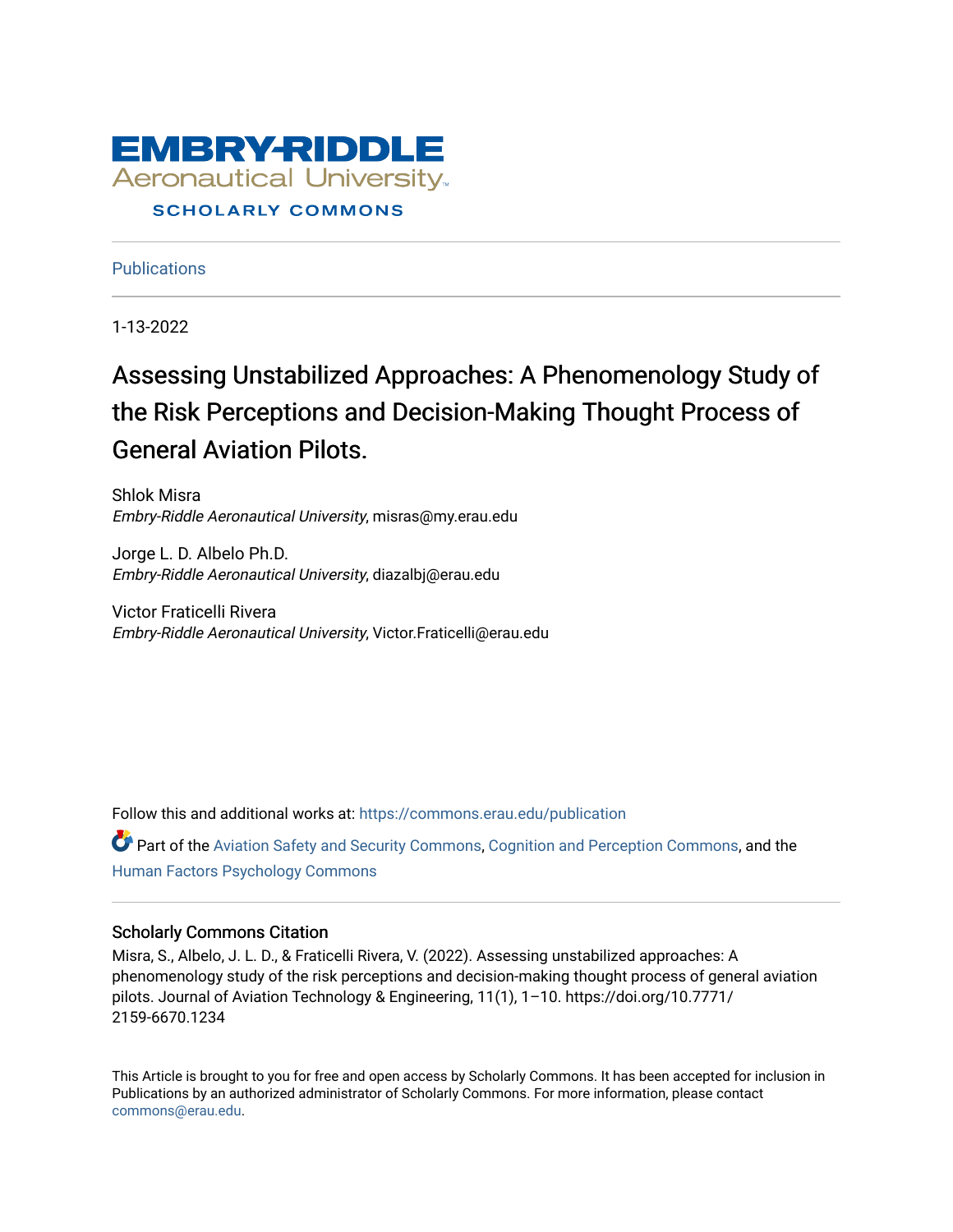Available online at http://docs.lib.purdue.edu/jate



## Journal of Aviation Technology and Engineering 11:1 (2022) 1–10

## Assessing Unstabilized Approaches: A Phenomenology Study of the Risk Perceptions and Decision-Making Thought Process of Collegiate Aviation Pilots

Shlok Misra, Jorge L.D. Albelo, and Victor Fraticelli Rivera

Embry-Riddle Aeronautical University

#### Abstract

The Federal Aviation Administration emphasized the need to focus on and develop human factors training as early as 1993 in official Human Factors Policy Order 9550.8. The purpose of this study was to conduct a detailed qualitative phenomenological analysis of the risk perceptions and decision-making model of collegiate aviation pilots for unstabilized approaches. The study focused on understanding how collegiate aviation pilots perceive unstable approaches, the risk associated with unstable approaches, and the factors that trigger pilots to execute a go-around. The International Air Transportation Association warns that continuing an unstabilized approach can lead to runway excursions, hard landings causing damage to aircraft, or even controlled flight into terrain. The theoretical framework guiding this study was the risk compensation theory. The researchers recruited 15 participants through purposeful sampling for a phenomenological analysis using semi-structured interviews and a short questionnaire. A phenomenological methodology enabled the researchers to bring forth into consciousness preconceived ideas about unstabilized approaches and then set them aside. To address the research questions, information collected from individual interviews was analyzed and triangulated using a qualitative questionnaire. Three major themes emerged from the data: (a) effect of internal perceptions, (b) external pressures, and (c) unique worldviews. The findings validated the risk compensation theory's principles by exposing the influence of mental and environmental factors impairing participants' judgment of an unstabilized approach. Further research is required for developing standardized and objective stabilization criteria that the general aviation community can accept.

Keywords: aeronautical decision-making, flight training, general aviation, phenomenology, risk perception, unstabilized approach

## Introduction

Human factors research has been considered a vital component to continuously improve aviation safety in the United States. The Federal Aviation Administration (FAA) identified the need to invest in human factors to improve safety and published its official Human Factors Policy Order 9550.8 (FAA, 1993). The Human Factors Policy Order 9550.8 emphasized the need for ''incorporating and coordinating human factors considerations'' in the research and development, programs, and activities that were focused on enhancing "aviation safety, efficiency, and productivity" (FAA, 1993, p. 1). The FAA emphasized the need for human factors research to analyze existing systems and identify threats that could be mitigated through research,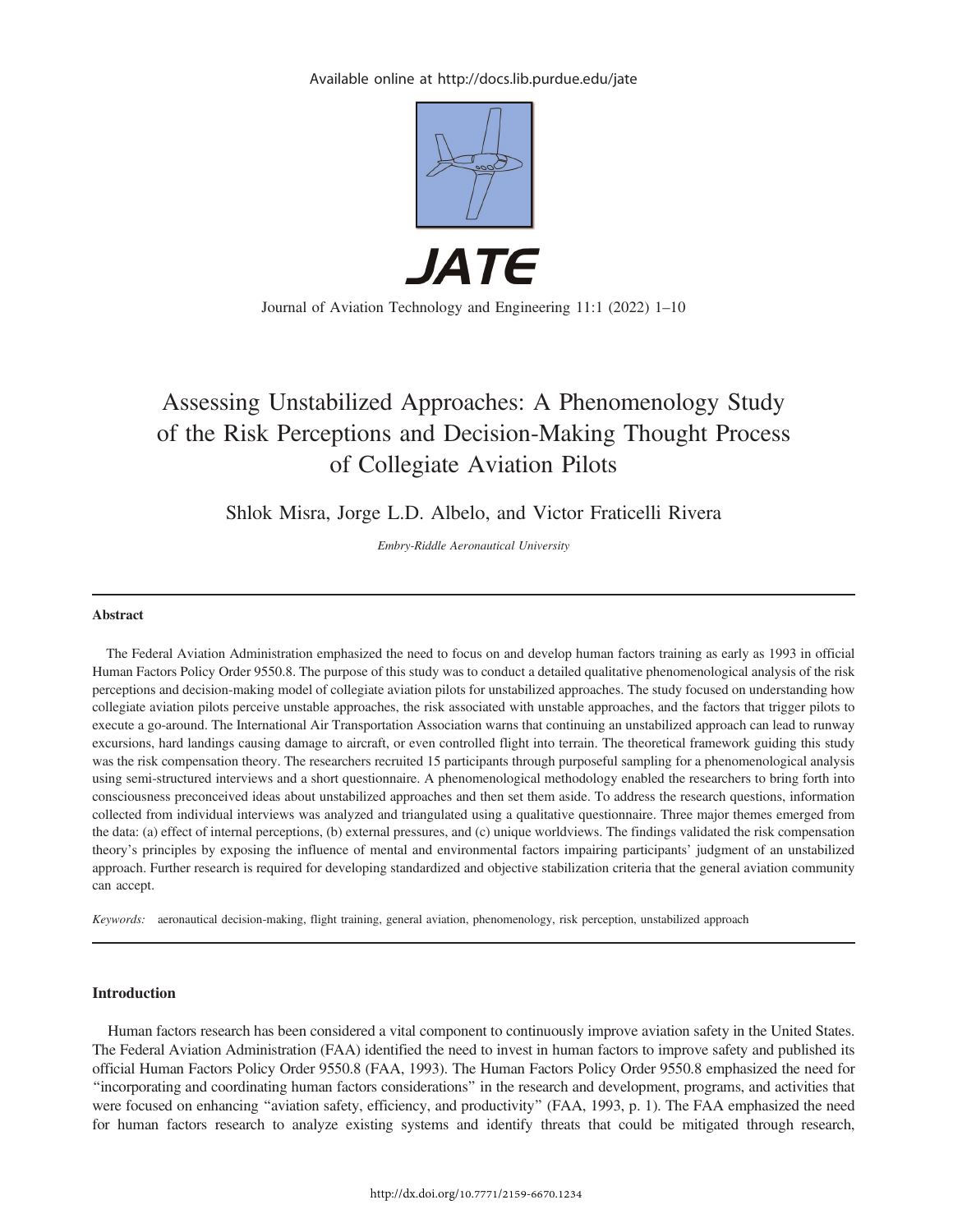development, and engineering (FAA, 1993). With growing air traffic and the expansion of the general aviation industry, there is a growing need for research that is focused on human factors in general aviation pilots.

The purpose of this study is to conduct a detailed qualitative phenomenological analysis of the risk perceptions and decision-making model of collegiate aviation pilots for unstabilized approaches. The study focuses on understanding how collegiate aviation pilots perceive unstable approaches, the risk associated with unstable approaches, and the factors that trigger pilots to execute a go-around. Embry-Riddle Aeronautical University (ERAU), Daytona Beach Campus, was the research site used to collect the data. This research study was sponsored by the ERAU College of Aviation Philanthropy Council.

## Statement of the Problem

Unstabilized approaches pose a major risk for pilots. The International Air Transportation Association (IATA) warns that continuing an unstabilized approach can lead to runway excursions, hard landings causing damage to aircraft, or even controlled flight into terrain (IATA, 2016). The Flight Safety Foundation's International Advisory Committee (IAC) explained that often pilots did execute go-arounds in spite of flying an unstable approach to landing below the stable approach height as mandated by the standard operating procedures of the operator they were flying for (Blajev & Curtis, 2017). This discussion, initiated by the IAC, led the Flight Safety Foundation to invest in research and development that focused on the unwillingness of pilots to execute go-around maneuvers despite flying unstable approaches. There is a need for further research on the risk perception of pilots and the unwillingness to go-around. While significant research has been conducted on risk perception and unstabilized approaches for commercial and airline pilots, there is a significant research gap on understanding risk perception and unwillingness to go-around for general aviation pilots. Collegiate flight training programs are significant stakeholders in the general aviation community that provide flight training to students that are likely to seek a career in commercial or airline flying. This study will utilize collegiate aviation pilots for the analysis. The research questions guiding this study are:

- How do collegiate aviation pilots perceive risks associated with unstable approaches?
- What factors contribute to unstable approaches as perceived by collegiate aviation pilots?

## Significance of the Study

Increasing safety in aviation is of interest to all stakeholders in the National Airspace System. This study focuses on collegiate aviation pilots and their perception of risk associated with unstable approaches based on their lived experiences. The results of this study are significant to human factors researchers and specialists, the FAA, flight training organizations, and other stakeholders of the National Airspace System. This study aims to bridge the research gap on understanding risk perception and decision-making of general aviation pilots. While the general aviation pilot population is extremely diverse, collegiate flight training programs are significant stakeholders in the general aviation community that train students that are likely to seek a career as professional pilots. While this study's results will be specific to the collegiate aviation pilot population, this study's data can be utilized to develop a literature foundation for further research on the larger general aviation population. Flight training organizations and flight instructors can also use this study's data to modify or create instructional material.

## Literature Review

Human error is a major component of aviation accidents, and 70–80% of accidents are caused by some human error (Wiegmann & Shapell, 2003). Gong et al. (2014) analyzed the role of human factors in aviation accidents and proposed an integrated graphic–taxonomic–associative approach to analyzing aviation accidents, and identified human factors as ''critical causes of modern aviation accidents'' (Gong et al., 2014, p. 1). The proposed accident analysis approach highlighted the role of human factors in analyzing and identifying unsafe factors that led to accidents.

## Unstable Approaches

The approach phase of a flight is a safety-critical component of every flight. The IATA stated that 65% of all commercial aircraft accidents from 2011 to 2015 occurred during the flight approach (IATA, 2016). For accidents recorded from 2011 to2015, an unstable approach was analyzed as a factor for 14% of the accidents. The IATA stated that poorly executed approaches and a failure to execute go-arounds are contributory factors to many accidents in commercial aviation. Similar to the findings of IATA (2016), the FAA Aviation Safety Team (FAASTeam) published a fact sheet on stabilized approach and landings that emphasized the need for establishing and maintaining a stable approach to reduce the risk of loss-ofcontrol accidents. The FAA stated the need for a pilot to maintain the judgment of visual cues to maintain a stable approach (FAASTeam, n.d.).

## Stable Approach Concept

The FAA has published a standard stable approach concept in Chapter 8 of the Airplane Flying Handbook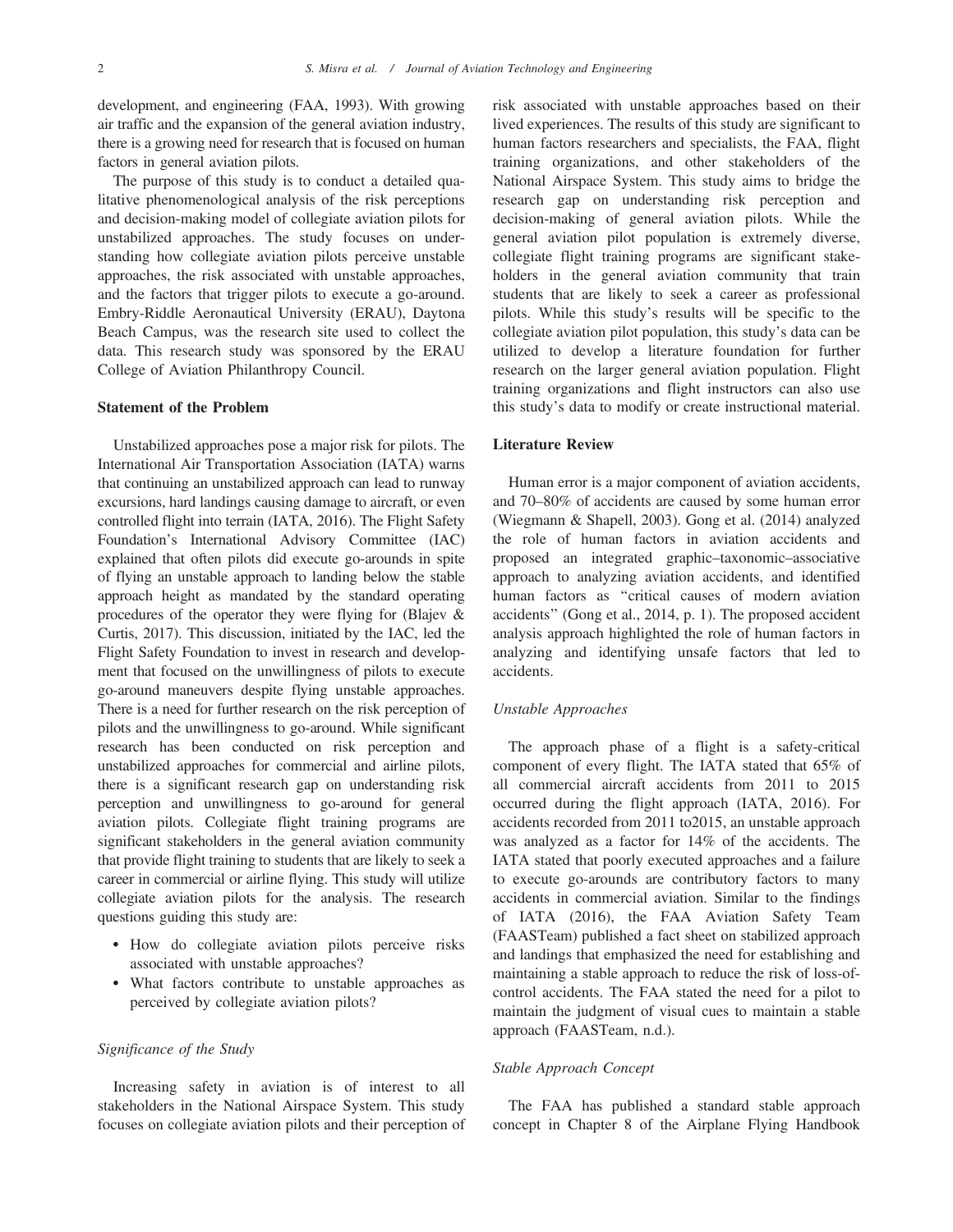(FAA, 2016). The FAA states that the pilot must establish and maintain a ''constant angle glide path towards a predetermined point on the landing runway'' (FAA, 2016, p. 8-9). The FAA emphasizes the need for a constant rate of descent and constant airspeed on final approach. Additionally, the FAA emphasizes the need to adopt an "aiming point" and the visual references for a pilot to judge a stabilized approach (FAA, 2016, p. 8-9). The FAA also emphasized the need for a go-around when a stable approach cannot be executed. The FAA advised instructor pilots to communicate the idea that a go-around can be executed at any time during the approach to the landing phase.

The FAA identifies two major factors that inhibit pilots from continuing an unstable approach and not executing a go-around maneuver (FAA, 2016). Landing expectancy or set is defined as the "anticipatory belief that conditions are not as threatening as they are and that the approach is surely terminated with a safe landing'' (FAA, 2016, p. 8-13). The concept of landing expectancy is also discussed by Cox (2015) in an article titled ''Go-around: The sooner, the better.'' The concept of landing expectancy explains that a pilot executing an unstable approach might be aware that the approach is unstable, but an inherent bias or belief tends the pilot to believe that the threats associated are not worthy of executing a go-around and that a safe landing can be executed (Cox, 2015). There is a lack of literature that explains the factors that increase the tendency of a pilot to exhibit landing expectancies, such as flight experience, age, gender, or cultural background. However, landing expectancy is an important human factors concept as it explains that even though a pilot might be aware that the approach is unstabilized, they might continue the approach and not execute a go-around by either ignoring the risks or downsizing them.

The second factor identified by the FAA that inhibits a pilot from executing a go-around is *pride*. The FAA defines pride as ''the mistaken belief that the act of going around is an admission of failure—failure to execute the approach properly'' (FAA, 2016, p. 8-13). Pilots may perceive executing a go-around as an act of failure or delegitimizing their proficiency as a pilot. There is a lack of literature on the factors that increase a pilot's likelihood of exhibiting pride, such as age, flight experience, gender, or cultural background.

The Flight Safety Foundation published an Approach and Landing Accident Reduction Briefing Note 7.1 that focused on the concept of stabilized approaches. The Flight Safety Foundation (2009) explained some of the factors that lead to unstabilized approaches. Pilot fatigue, psychological pressures, automation dependency, visual illusions, and air traffic control instructions were identified as some factors that lead to unstable approaches. Additionally, the Flight Safety Foundation stated that ''belief that the aircraft will be stabilized at the minimum stabilization height" and

''excessive confidence by the PNF/PM [pilot monitoring] that the P.F. [pilot flying] will achieve a timely stabilization'' were two factors leading to unstabilized approaches (Flight Safety Foundation, 2009, p. 2).

## Psychological Factors Preventing Pilots from Executing Go-Around Maneuvers

Research suggests that pilots' hesitancy to execute goaround is rooted in psychological factors. Blajev and Curtis (2017) analyzed ''the psychology of non-compliance'' (p. 3). Blajev and Curtis (2017) stated that pilots consider executing the go-around maneuver as risky due to the lack of experience of executing go-arounds and the go-around maneuver is a rare maneuver for many pilots, which gives rise to fear for executing the maneuver. Blajev and Curtis (2017) recommended that the definition of a stable approach be updated with more objective parameters. Furthermore, it is important to develop and enhance the decision-making criteria used to assess a stable approach and that ''decision making is viable beyond the defined approach phase'' (Blajev & Curtis, 2017, p. 4). There is also a need for further research on developing pilots' situation awareness that influences decision-making during an approach. The findings of the report suggested that a pilot's behavior and actions are functions of a decisionmaking process which is influenced by various external and internal factors and that situation awareness plays a key role in influencing the way pilots perceive these factors. The external and internal factors also influence a pilot's perception of risk and risk tolerance (Blajev & Curtis, 2017).

Similar to the approach taken by Blajev and Curtis (2017), Lai et al. (2019) studied unstable approaches in aviation from the perspective of shared mental models of pilots. Lai et al. (2019) focused on pilots' decision-making and performance that lead to continuing unstabilized approaches and not executing go-around maneuvers. Lai et al. (2019) studied the role of increased workload on the pilot, leading to impaired decision-making during an approach. Lai et al. (2019) also focused on the role of continuation bias, which is a form of cognitive bias that leads a pilot into continuing an unstable approach. Cognitive bias occurs when ''human cognition reliably produces representations that are systematically distorted compared to some aspect of objective reality'' (Fong et al., 2017, p. 1). It can quite simply be described as a systematic error in thinking and judgment that affects the decisions humans make. Cognitive bias is a "pattern" where humans selectively process information presented (Kuckertz & Amir, 2017, p. 1). Elston (2019) explains cognitive bias as a sophisticated filter developed by the brain that allows us to focus on information that our brain perceives to be important to us and dampen input that we do not perceive to be important.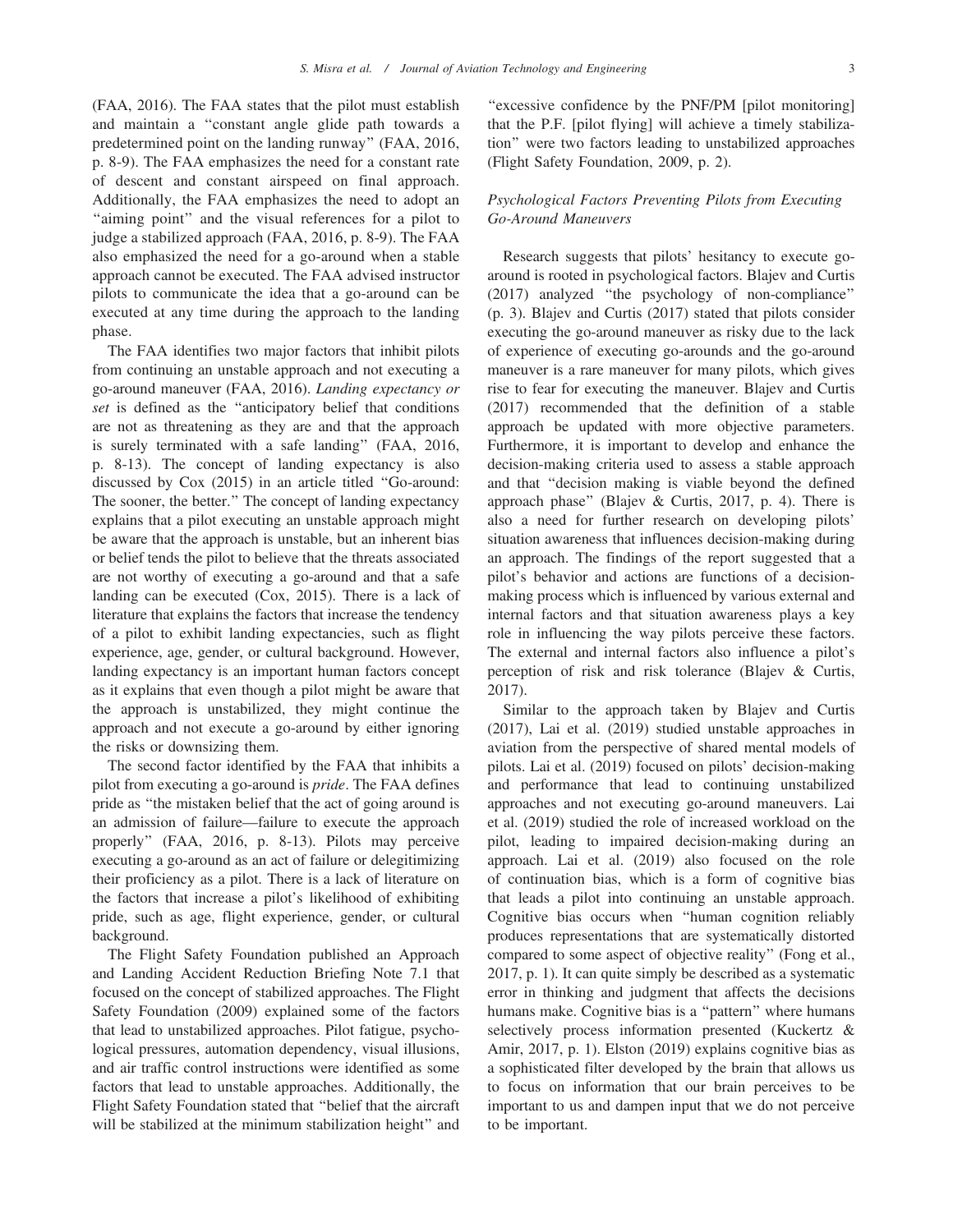#### Situation Awareness and Unstable Approaches

Situation awareness of a pilot influences their perception of threats and risks during all phases of flight. The FAA (2016) discusses the role of situation awareness in the Pilot's Handbook of Aeronautical Knowledge. The FAA describes situation awareness as ''the accurate perception and understanding of all the factors and conditions within the five fundamental risk elements (flight, pilot, aircraft, environment, and type of operation that comprise any given aviation situation)'' (FAA, 2016, p. 2-24). The FAA states that the concepts of aeronautical decision making (ADM), single-pilot resource management, and situation awareness are linked as they are key influencers of a pilot's perception and ability to manage risks (FAA, 2016). Some other factors that influence a pilot's ability to manage resources and maintain safety are task management, risk management, and automation management. Some obstacles to maintaining situation awareness include fatigue, stress, distractions, and task saturations (FAA, 2016). During the approach phase of flight, a pilot is likely to be fatigued as the approach and landing are executed at the end of the flight. A fatigued pilot is likely to lose situation awareness that will affect the pilot's decision-making process and risk perception. A pilot is most likely to be task-saturated when faced with a workload that is beyond psychological or physiological capabilities at a point in time. During an approach and landing, a single pilot might be looking out for traffic, maintaining visual contact with the runway environment, contacting air traffic control, tuning in radio frequencies, and operating the aircraft in a busy airspace. This phase of flight presents a high workload, which can alter a pilot's resource management and decision-making.

The FAA states that situation awareness ''enables the pilot to assess and manage risk and make accurate and timely decisions'' (FAA, n.d.). The FAASTeam emphasizes the need for sufficient ADM skills to maintain situation awareness. The FAASTeam states that ''understanding the decision-making process provides a foundation for developing the necessary ADM skills'' (FAA, n.d., p. 1). The pilot's ADM skills and risk perception influence the decision-making model of the pilot. Some of the processes involved in decision-making are defining the problem, choosing a course of action, and assessing the risk elements of a situation. O'Brien and O'Hare (2007) studied the role of situation awareness ability in successful performance by human beings at dynamic realworld tasks. O'Brien and O'Hare (2007) stated that perception, memory, attention, and executive control are abilities that underline the attainment of situation awareness, which impacts a person's performance in dynamic environments. O'Brien and O'Hare's statements are extended from the work of Endsley (1988) on situation awareness, who proposed a hierarchical model of situation awareness.

#### Risk Perception

The FAA states that hazards and risks are ''two defining elements'' of ADM (FAA, 2016, p. 2-4). The FAA Risk Management Handbook defines a hazard as ''a hazard is a present condition, event, object, or circumstance that could lead to or contribute to an unplanned or undesired event such as an accident" (FAA, 2009, p. 1-2). The FAA defines risk as ''the future impact of a hazard that is not controlled or eliminated'' (FAA, 2009, p. 1-5). An important component of aviation safety is identifying hazards and managing risks.

Risks from a hazard can be perceived differently by people. Risk perception is a personal process that differs from person to person (Brown, 2014). The risk perception process is influenced by a person's surroundings, mental state, and personal background amongst a range of other factors (Brown, 2014). The perception of risk is subjective as the same hazard can be interpreted differently by different people at different times and places (Ropeik, 2012). An effect of this subjectivity is the ''risk perception gap'' which is the ''gap between our fears and the evidence'' (Ropeik, 2012, p. 1). Humans might tend to either upsize or downsize a threat that might not be consistent with the evidence that might be present regarding the severity of a present hazard. This risk perception gap arises because risk perception is largely an ''unconscious emotional process'' (Brown, 2014, p. A277). This gap leads to humans forming decisions based on the perception gaps that can influence the decision-making process. Ropeik (2012) explains that it is important to understand how an individual perceives risk and the perception gap formed. The understanding of the perception gap is important ''to recognize the dangers that can arise when we sometimes get risk wrong, and in order that we may more wisely manage those risks'' (Ropeik, 2012, p. 1). Wachinger et al. (2013) stated that it is important to analyze the process of humans perceiving risks because the perception of risk is different from the perception of other real phenomena such as sight and sound, as humans do not fundamentally use sense organs for risk perception. Risk perception is an internal process through ''mental models'' that a person utilizes to ''judge risks'' (Wachinger et al., 2013, p. 1049). These mental models are influenced by cultural backgrounds, learning, and experience, amongst a range of other factors. Additionally, these mental models utilized to judge risks are ''constantly moderated'' which can include reinforcement, modifications, amplification, or attenuation (Wachinger et al., 2013, p. 1049). These mental models affect the perception of risk, which can differ for different types of risks, the context in which the risk is presented, and the social understanding and background of the person. Wachinger et al. (2013) explained the role of risk perception in the actions a person takes as risk perception is influenced by past experiences, information received from stimuli, and possible external pressures and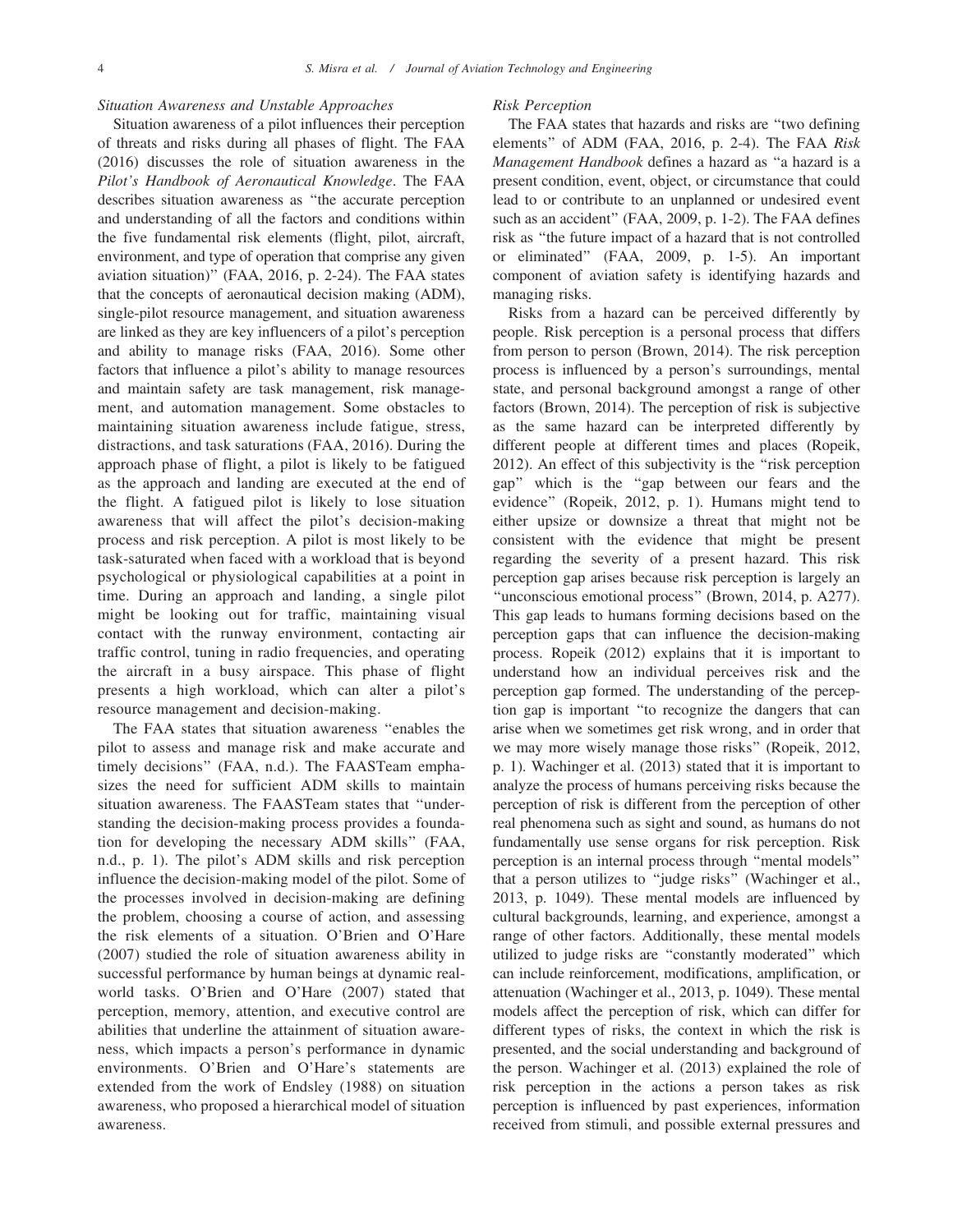peer pressure. Additionally, the perception of risk can also be affected by ''intervening variables'' such as a person's ability to handle a particular situation, economic conditions, and trust and responsibility (Wachinger et al., 2013, p. 1054). The risk perception has a direct effect on the ''preparedness'' and ''willingness to act'' which leads to a person's actions (Wachinger et al., 2013, p. 1054).

## Implications of Risk Perception on Unstable Approaches

The literature review has focused on factors identified by previous scholarly studies that lead to an unstabilized approach with a focus on the psychological factors that affect a pilot's decision or noncompliance to stable approach criteria. Blajev and Curtis (2017) addressed the concerns of pilot unwillingness to execute go-around maneuvers with a variety of reasons, which included lack of situation awareness and the role of risk perception. The Flight Safety Foundation's analysis corresponded to the phenomenon of landing expectancy that the FAA has illustrated in the Airplane Flying Handbook. Literature concerning situation awareness and risk perception was reviewed to gain a fundamental understanding of the decision-making process used by human beings in dynamic situations. The literature review revealed that the situation awareness of a pilot has a direct effect on the way a human perceives risk and makes decisions. Humans tend to perceive risks differently, which is influenced by culture, time and context, and training and experience, amongst various other factors. The risk perception process directly impacts the decision-making model of human beings.

The literature review addresses the role of situation awareness and risk perception in influencing a pilot's decision-making during an approach. The approach phase of a flight is a work-intensive phase of flight that external pressures and fatigue can characterize. A pilot is exposed to various physical stimuli outside the aircraft (visual references) and inside the aircraft (instrumentation). A pilot relies on these references and instrumentation to judge the risks and make decisions.

### Theoretical Framework

The theory guiding this study was the risk compensation theory. The risk compensation theory's roots can be traced back to the risk homeostasis theory, which was originally used in the mid-1800s in physiology by Bernard and then later used by Cannon in the early 1900s (Trimpop, 1996). The term ''homeostasis'' was initially used to define body processes such as blood pressure, temperature, and respiration rate. The risk homeostasis theory stated that there was a specific value for each action and, therefore, could be described as a constant value. Consequently, the fluctuation process between the values or the target level was referred to as homeostasis. In 1976, Gerald Wilde formalized this notion by a formation of a model of driver behavior (Trimpop, 1996). Wilde named this formation the ''risk compensation theory.'' The theory is based on the compensating actions that are triggered by the perception of the discrepancy between the observed and desired level of risk (Trimpop, 1996). In other words, the theory hypothesizes that people compare the amount of risk perceived with their target level of risk and, in an attempt to eliminate the discrepancy between the observed and desired level of risk, individuals will adjust their behavior (Wilde, 1998).

The risk compensation theory has been predominantly used in the transportation industry during the development of safety features such as the seatbelt and the antilock braking system. Wilde's (1998) theory of compensation proposes that the introduction of external safety measures can only reduce accidents until the driver perceives the consequences of the accident. However, Wilde's (1998) theory also suggested that once the driver notices the increase in safety features, the driver will feel safer and will adopt a riskier behavior in exchange for performance benefits such as getting to their destination in a shorter amount of time (Wilde, 1998). Wilde's response to the increase in accidents was to target the level of risk rather than the introduction of technical solutions. Therefore, if the perception of risk stays the same, the motivation to change behavior will also stay the same.

Ultimately, the target level of risk will depend on the perception of the costs, and the benefits of behavioral alternatives of either being safe or assuming risky behavior. Wilde (1998) believes that the target level of risk will drop if the value of cautious behavior (incentives), and the negative consequences of risky behavior (punishment), is increased compared to the decrease in the benefits of risky behavior (heroism) and the negative consequences of cautious behavior (time loss). The lower value of the target level will lead individuals to drive more cautiously by reducing their speed and paying more attention to the road.

Similar to other means of transportation, the aviation industry shares human intervention as a common denominator in the risk perception area. Pilots are susceptible to risk compensation and in the engagement of behavioral change due to the ability of the pilot to perceive risk. This risk perception was evidenced by Hunter (2002) in his study in conjunction with the U.S. Department of Transportation and the FAA called Risk Perception and Risk Tolerance in Aircraft Pilots. According to Hunter (2002), pilots with a low perception of risk tend to be involved in more hazardous events. Consequently, risk misperception is associated with exposure to hazardous aviation events. A higher level of pilot experience and qualification was associated with a lower level of perceived risk excluding student pilots who experience a lower risk estimation in aviation. Hunter (2002) concludes that this lower risk estimation is due to a lack of knowledge and sufficient understanding of how to estimate risk.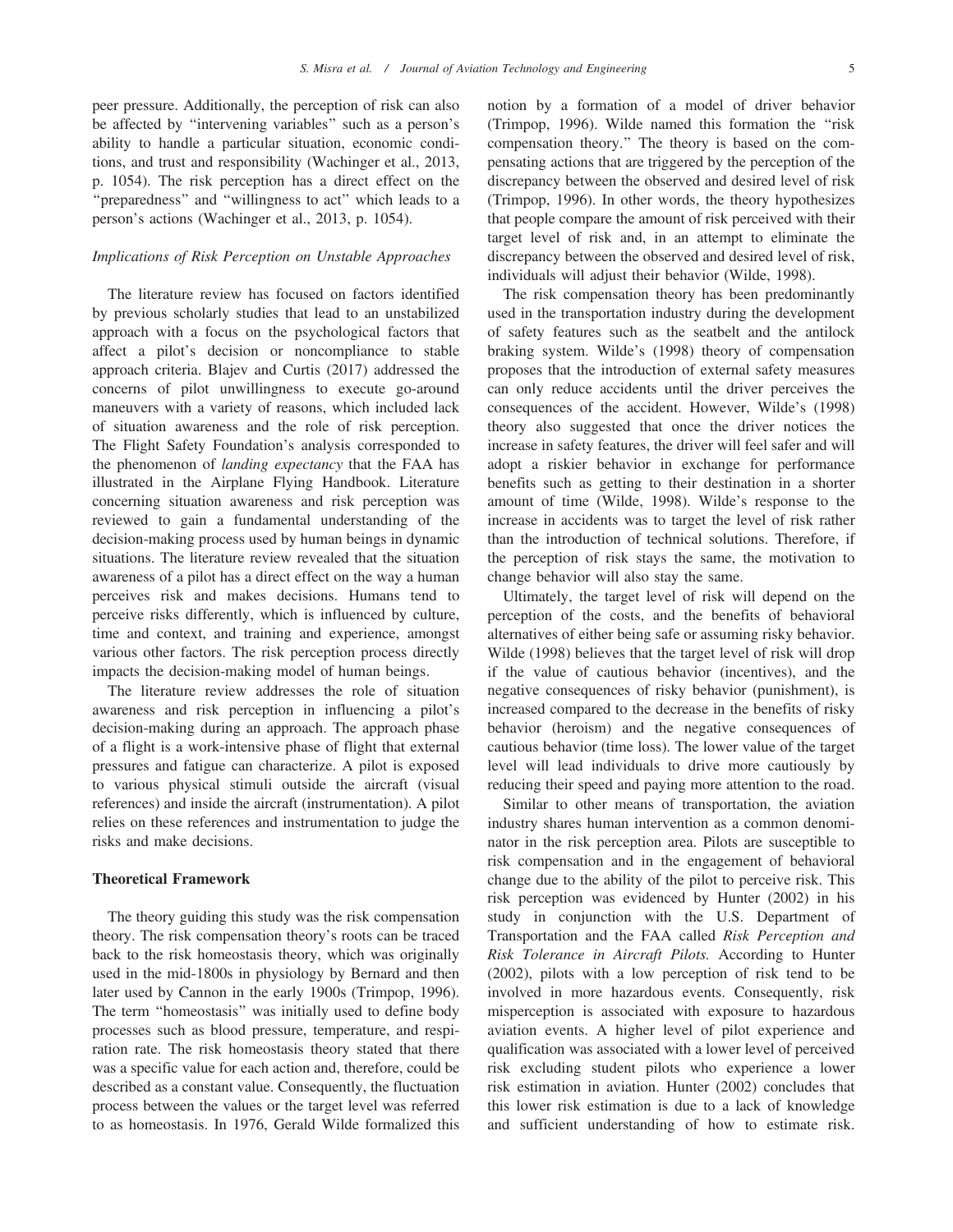Inappropriate assessment of risk perception was also considered by Orasanu et al. (2002) in their study called Risk Perception: A Critical Element of Aviation Safety.

According to Orasanu et al. (2002), the error in the assessment of risk perception reflected on the familiarity with and experience of the threat and how the individual is affected by potential negative consequences, how imminent the consequences are, and the perception or sense of control over the situation. The inappropriate assessment of risk occurred due to a pilot's underestimation of the risk in a dynamically changing situation and the pilot's estimation of their ability to deal with the perceived risk resulting in believing that they are more skilled or in control of the situation (Orasanu et al., 2002). The pilots in the study were adopting alternate plans of action when they perceived that a particular risk was close to or beyond their comfort zone. In other words, the pilots were perceiving the risk and modifying the actions to reach their desired or target level of risk. This behavior modification validates the foundation of the risk perception and compensation theory.

### Methodology

This phenomenology study aimed to understand the risk perceptions and decision-making skills of Embry-Riddle Aeronautical University students in training related to judging unstabilized approaches based on their lived experiences.

## Participation

All participants, at the time of this study, were matriculated to Embry-Riddle Aeronautical University's Daytona Beach residential campus to earn their bachelor's degree. Ten of the 15 participants were in the aeronautical science program, while the other five were in the aeronautics program. Twelve participants had plans of pursuing

Table 1 Participant demographics (pseudonyms)

an airline pilot career, while the other three hoped to pursue an aviation career in the private sector. The participants were required to be at least 18 years old and possess a private pilot, commercial pilot, or flight instructor certificate. The researchers interviewed a total of 15 participants, five of which were private pilots, five were commercial pilots, and five were flight instructors. The purpose of such a sampling strategy was to gather data from a wide spectrum of flight experience that is available in a collegiate flight program. The samples (private pilots to flight instructors) were expected to have sufficient prior knowledge on stabilized approaches and the aircraft procedures (Cessna 172 Skyhawk) that were simulated in the study. The participants' demographics and pseudonyms are shown in Table 1.

## Scenarios and Questions

The three approach scenarios utilized for this study were recorded on a RedBird Advanced Aviation Training Device for a Cessna 172 Skyhawk Nav III. The Cessna 172 Skyhawk was the same aircraft used by the participants for the single-engine flight training at the university and the participants were expected to be familiar with basic operating characteristics of the aircraft and indications on the Primary Flight Display. The interviews for the study were conducted through the Zoom video conference application due to Covid-19 and associated Institutional Review Board protocols of the university. The recordings of the scenarios were played during the virtual interviews. The participants were asked a total of 15 open-ended questions for the interview.

#### Scenario 1

The aircraft is approaching Runway 16 at Daytona Beach International Airport (KDAB). The aircraft is at 1000 feet above ground level (AGL) and is stabilized at the prescribed approach speed for the aircraft (65 knots).

| <i>i aracipani acmographics</i> ( <i>pscuaonymis</i> ) |     |                  |                                        |  |
|--------------------------------------------------------|-----|------------------|----------------------------------------|--|
| Pseudonym                                              | Age | <b>Ethnicity</b> | Academic-level degree                  |  |
| Alex                                                   | 19  | White            | Sophomore Aeronautical Science, BS     |  |
| Thomas                                                 | 23  | White            | Senior Aeronautical Science, BS        |  |
| Christopher                                            | 21  | Asian            | Senior Aeronautical Science, BS        |  |
| Michelle                                               | 19  | White            | Freshman Aeronautical Science, BS      |  |
| Patrick                                                | 22  | Asian            | Masters Aeronautics, MS                |  |
| Mikaela                                                | 19  | White            | Freshman Aeronautical Science, BS      |  |
| Carolina                                               | 21  | Hispanic         | Senior Aeronautical Science, BS        |  |
| Andrew                                                 | 22  | White            | Senior Aeronautical Science, BS        |  |
| Janet                                                  | 22  | White            | Senior Aeronautical Science, BS        |  |
| <b>Bobby</b>                                           | 20  | Asian            | Junior Aeronautical Science, BS        |  |
| Mike                                                   | 19  | White            | Sophomore Aeronautical Science, BS     |  |
| Billy                                                  | 21  | White            | Junior Aeronautical Science, BS        |  |
| Hunter                                                 | 20  | White            | Sophomore Aeronautical Science, BS     |  |
| Jessica                                                | 25  | Asian            | Masters Aeronautics, MS                |  |
| Colin                                                  | 23  | Asian            | <b>Masters Business Administration</b> |  |
|                                                        |     |                  |                                        |  |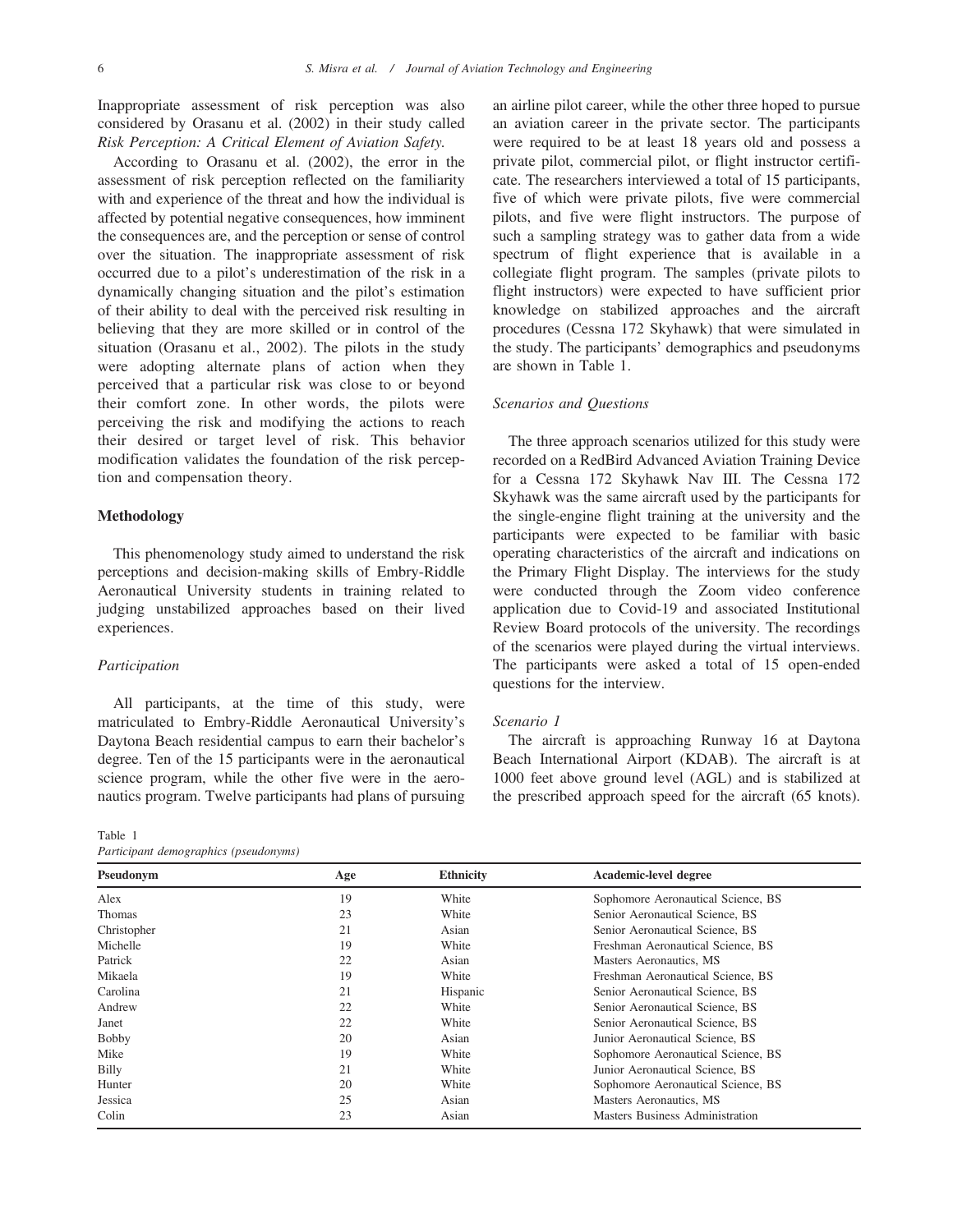The pilot inadvertently starts pitching the aircraft up without appropriate change in power. The aircraft's speed starts slowing down to 55 knots at around 300 feet AGL.

1) Based on your lived experiences, how would you determine your go-around decision?

Follow-up: Explain in detail your thought process (e.g., altitude, etc.)

2) What risks do you perceive if one were to continue the approach?

3) Describe the factors that influenced your decisionmaking to command a go-around.

## Scenario 2

The aircraft is approaching Runway 16 at KDAB. The aircraft is at 1000 feet AGL and is extremely high on the approach with all four Precision Approach Path Indicator lights indicating that the aircraft is higher than the standard approach path. The pilot attempts to recover by pitching the aircraft down which leads to an increase in airspeed. The pilot is approaching the runway at 100 knots (35 knots above the prescribed approach speed) at 250 feet AGL.

4) Based on your lived experiences, how would you determine your go-around decision?

Follow-up: Explain in detail your thought process (e.g., altitude, etc.)

5) What risks do you perceive if one were to continue the approach?

6) Describe the factors that influenced your decisionmaking to command a go-around.

### Scenario 3

The aircraft is approaching Runway 16 at KDAB. The aircraft is at 1000 feet AGL and is experiencing a 20 knots crosswind from the left. The pilot utilized faulty crosswind correction technique is deviating off the lateral approach path. The pilot is recovering by banking the aircraft up to 20 degrees at 200 feet.

7) Based on your lived experiences, how would you determine your go-around decision?

Follow-up: Explain in detail your thought process (e.g., altitude, etc.)

8) What risks do you perceive if one were to continue the approach?

9) Describe the factors that influenced your decisionmaking to command a go-around.

## Open-Ended Questionnaire

10) Please describe the concept of a stabilized an approach.

11) How do you perceive having a co-pilot/flight instructor could influence your perceptions of risks associated with continuing an unstabilized approach?

12) What techniques would you use to attempt ''saving'' the landing?

### Procedures

This research used a purely qualitative approach to understand the risk perception and the decision-making skills of collegiate aviation pilots related to unstabilized approaches based on their lived experiences. The use of a phenomenology methodology enabled the researchers to bring forth into consciousness preconceived ideas about unstabilized approaches and then set them aside (Creswell, 2013; Moustakas, 1994). According to Conklin (2014), phenomenology aspires to dive into the personal and individual perceptions within themes. Furthermore, this methodology enabled researchers to access knowledge that is particular, a kind of knowledge that offers insight into idiosyncrasy. Therefore, by accessing this knowledge, researchers were able to study individuals' insights and interpretations of their lived experiences, which cannot otherwise be accessed. However, Moustakas (1994) strongly suggests bracketing out the researchers' feelings and opinions through the data analysis so that the findings are limited to the themes that emerged from the participants' experiences. Individual interviews were the primary data source, but additional data were retrieved from a short qualitative questionnaire to gain further information based on the scenarios presented and to achieve triangulation of the data. The researchers followed Patton's (2015) interview guidelines to ''ensure that the same basic lines of inquiry [were] pursued with each person interviewed" (p. 439). One of the main advantages of Patton's (2015) interview guides is that they enabled the researchers to interview all participants in a systematic and comprehensive manner that delimited the issues to be explored in advance. Interviews were audio-recorded and transcribed for accuracy. The participants were presented with three video-recorded scenarios to evaluate. A short qualitative questionnaire was used to understand how their perceptions play a role in determining an unstabilized approach. Once the data were collected and transcribed, they was sent to the participants for review and accuracy assurance.

## Data Analysis

While several data analysis methods could be used to obtain a clear understanding of the phenomenon in question, bracketing, phenomenological reduction, and composite textural and structural descriptions were the most appropriate data analysis procedures for this study to ensure the essence of the experience of the participants is truly captured. Moustakas (1994) defines bracketing as being transparent with ourselves ''to allow whatever is before us in consciousness to disclose itself'' so that the researcher can view context through a different lens with an open mind (p. 86). Therefore, researchers had to bracket their thoughts with an open mindset to focus on the participants' lived experiences. To assist in successfully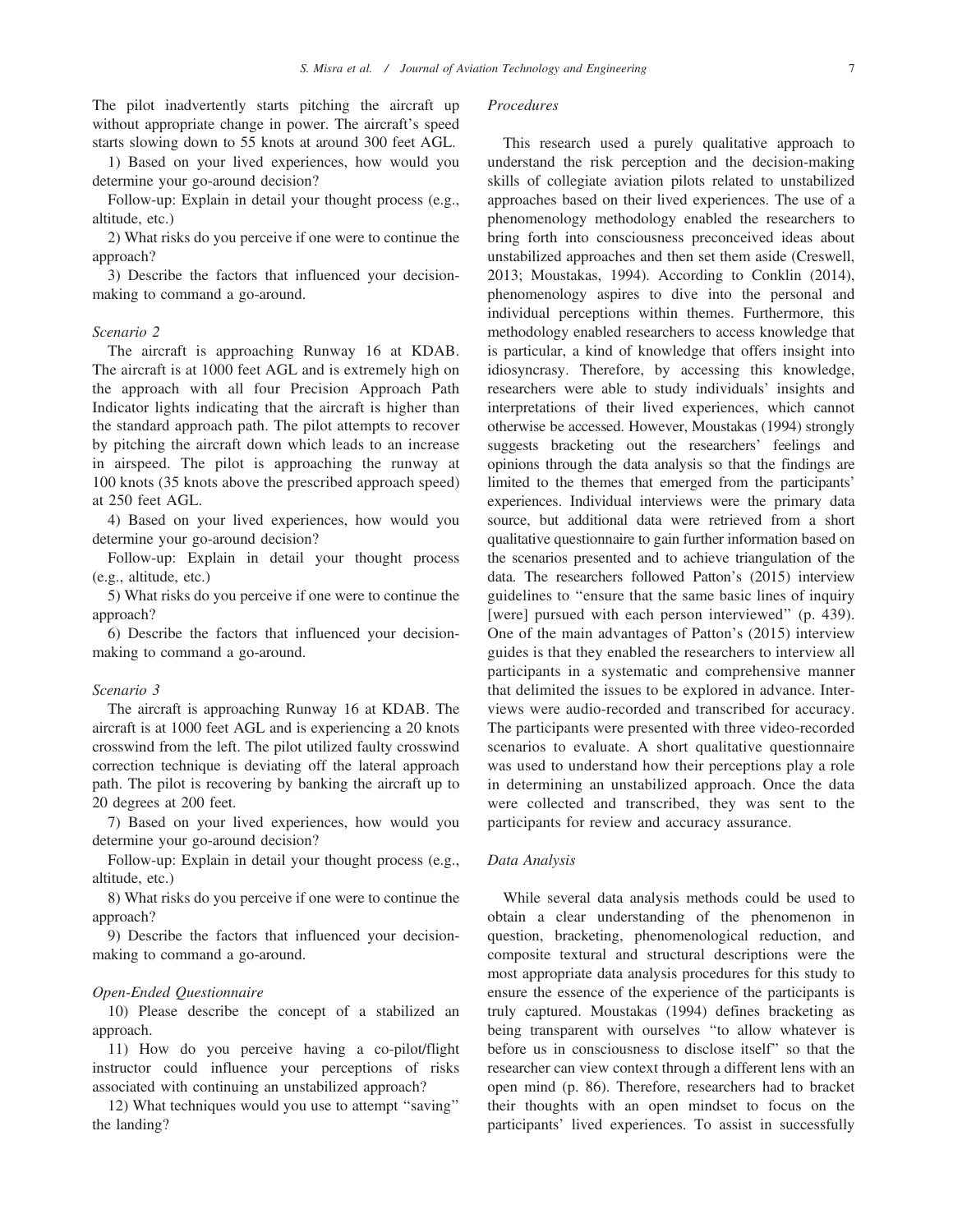bracketing ideas, the researchers kept reflective notes to help uphold transparency and reduce research bias. According to Creswell (2013), this process allows researchers to discard preconceived perspectives and achieve confirmability.

Following Moustakas's (1994) data analysis steps, phenomenological reduction enabled the researchers to describe the participants' textural language and meaning. The researchers' job was to continuously look for textural attributes and descriptions within the data related to the phenomenon with an experiential reference. Lastly, because the phenomenon in question happened in a specific time and place, composite and structural descriptions provided a ''unified statement of essences of the experience of the phenomenon as a whole'' (Moustakas, 1994, p. 100). Because all interviews were transcribed, open coding was used to create categories around the core phenomenon (Creswell, 2013). Furthermore, axial coding was used to relate themes to the core phenomenon. Axial coding assisted with the confirmation of the themes represented from the data collected and created a more exact identification of the essential components (Conklin, 2014; Creswell, 2013).

## Findings

To address the research questions, information collected from individual interviews was analyzed and triangulated with the use of a qualitative questionnaire. As code began to saturate, themes began to emerge from the data, expressing how the participants' lived experiences related to the risk perception and the decision-making skills towards unstabilized approaches. There were three major themes that emerged from the data: (a) internal perceptions, (b) external pressures, and (c) unique worldview.

#### Theme 1: Internal Perceptions

Internal perception is the first major theme that emerged from the findings. Internal perception refers to the participants' insights and observations, towards a flight instructor or an additional crewmember, during a visual approach and landing. The findings supported that participants' internal perception affects their risk and safety discernment during a visual approach and landing. As a result, participants were willing to accept a higher-thannormal level of risk. These findings have theoretical implications as they validate the theory that people compare the amount of risk perceived with their target level of risk and, as an attempt to eliminate the discrepancy between the observed and desired level of risk, individuals will adjust their behavior (Wilde, 1998).

In this study, the participants revealed that their willingness to continue an unstabilized approach was influenced by their internal perceptions of a flight instructor or crewmember. Participants were tolerating a higher level of risk (continuing an unstabilized approach) by relying on the other crewmember's experience and contributions during the approach phase. For example, one participant expressed, ''I feel that I'm at a lot less risk with another copilot or flight instructor on board and I'm most likely going to continue the approach lower than I would if I was just by myself. I'm going to go around sooner [sic] rather than I am fine [sic] with another flight instructor or someone I know then I'll be more comfortable continuing lower on approach, even if it is unstabilized.'' Another participant synthesized this notion when sharing their experiences in unstabilized approaches, ''I ask myself if my instructor will support me. Are they going to back me up or will they going to question me or ridicule me?'' Though they expressed hesitation, participants' actions correlate with Wilde's (1998) theory of risk compensation as they used the instructor's experience and contributions as a safety feature and were inclined to adopt a riskier behavior and continue the unstabilized approach. Another participant expressed, ''[flight instructors] have enough hours, and been through enough to where they probably understand [if an approach] is stable or very unstable.'' Other participants communicated that having an additional crewmember is perceived as an increased level of safety which influenced their perceived level of risks. For example, one participant stated, ''I think it definitely helps. I mean, two people behind the controls is a lot safer than one, you have a second set of eyes to watch for a host of you know, good or bad things that you can notice. So, I'd say it influences a pilot in a good way to have a second set of eyes.'' The findings validate the risk compensation theory since participants perceived that being on board with a flight instructor or an additional crewmember influenced their decisions to continue an approach and to accept a higher level of risk. Consequently, participants were adopting a riskier behavior due to the perception that an additional crewmember compensates for a high level of risk.

In relation to aviation safety, recognizing individual thinking practices and the decision-making process can be closely related to analytical modes. Based on the findings, internal perception contributes to a pilot's rationality to choose among alternatives based on how they are perceived. The sense of being judged that all participants expressed shows empirical implications as these mental models used to judge risks are ''constantly moderated'' which can include reinforcement, modifications, amplification, or attenuation (Wachinger et al., 2013, p. 1049). Evidently, internal perception is the number one factor contributing to the negative impact of external pressures.

## Theme 2: External Pressures

Aside from internal perceptions, particularly hesitation, the second theme that emerged from the data was external pressures. Participants in this study felt that external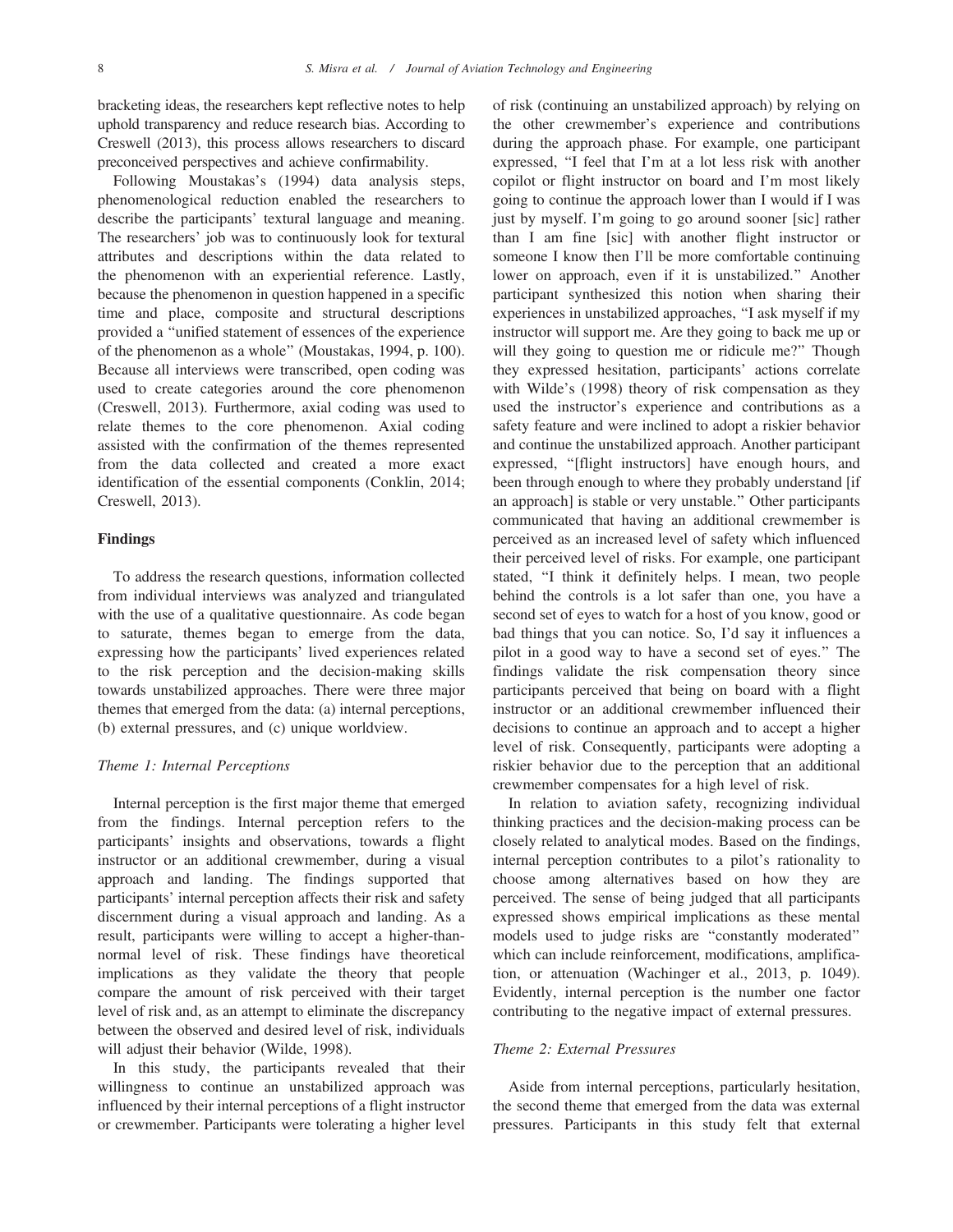pressures, such as due-back times and low altitudes, influenced their perceptions and decision-making process related to unstabilized approaches. One participant expressed, ''[although] we have tight tolerances at low altitudes, I find myself saving the landing especially when faced with an operational pressure like due back times.'' Most participants felt that relying on confidence, even if the actions taken are not procedurally correct, enables them to "save the landing" to meet external pressures. There are two empirical implications in which external pressures seem to interfere with the decision-making process in an unstable approach situation: perception of risk and situation awareness. While the risk perception process is influenced by a person's surroundings, mental state, and personal background amongst a range of other factors (Brown, 2014), the data from this study validate that both mental state and the surroundings directly interfere in how an unstabilized approach is judged.

On the other hand, participants perceived low altitudes as an external pressure that influenced their decision to reject a landing. The majority of the participants agreed that safety margins ''tightened'' as altitude decreases in an approach to land. However, though safety margins decrease, participants from this study seem to let external pressure influence their rationale when they are judging an unstabilized approach. The participants' lived experiences validate the theoretical implication that if the perception of risk stays the same, the motivation to change behavior will also stay the same (Wilde, 1998).

#### Theme 3: Unique Worldview

The last theme that emerged from the data was a sense of unique worldview. The participants in this study acknowledge numerous factors perceived as a risk (e.g., hard landings, flap overspeed, stalls), though they are willing to overlook them in an effort to correct an unstabilized approach. For example, one participant noted that an unstabilized approach would lead to ''damage [of] the breaks, airframe, and wheels. [Even] stalling a few hundred feet before the runway'' if proper corrections are not made. Another participant shared that in their experience, ''forcing an approach lead to overshooting the runway, [a] hard landing or potentially worse.'' These statements validate the claims by Blajev and Curtis (2017) that pilots consider executing the go-around maneuver as risky due to the lack of experience of executing go-arounds and the goaround maneuver is a rare maneuver for many pilots, which gives rise to fear for executing the maneuver.

As noted in past studies, Elston (2019) explained how cognitive bias allows us to focus on information that our brain perceives to be important and dampen input that is not perceived to be important. Data from this study show how participants are willing to give in to internal perceptions and external pressures, and, in turn, fall into complacency. For example, in a final approach scenario with Vapp significantly higher than calculated, participants recognized the ''potential for overspending and damaging the flaps.'' Nevertheless, they are all collectively willing to save the landing as ''there are less options and a higher risk if executing a go-around too late.'' The data further showed how their sense of complacency was directly tied to their worldview of risk and tolerances. Participants are ''willing to take a higher risk due to tighter tolerances'' at lower altitudes. The high sense of complacency found in the participants' lived experiences has significant theoretical implications. This notion of a high sense of complacency validates Hunter's (2002) claims that pilots with a low perception of risk tend to be involved in more hazardous events. Evidently, individuals' unique worldview could lead to unnecessary exposure to hazardous aviation events.

## Limitations

There are multiple variations in how a phenomenological study is conducted (Patton, 2015). However, although generalizability cannot be achieved with the use of a small sample or a single site, the power of this qualitative research was strengthened with the use of purposeful sampling to derive information-rich cases. While the findings address the identified gap in the literature and are rooted in Wilde's (1998) theory of compensation, qualitative research data strive to describe, "capture and communicate someone else's experience of the world in his or her own words'' (Patton, 2015, p. 54).

## **Discussion**

The purpose of this study was to conduct a detailed qualitative phenomenological analysis of the risk perceptions and decision-making model of collegiate aviation pilots for unstabilized approaches. The findings of this study highlighted the lack of objective stabilized approach criteria. IATA (2016) authenticated the notion of stabilized criteria with the recommendation of more objective-driven stabilization criteria for pilots to assist their decisionmaking to execute a go-around. These parameters need to be standardized in a flight training environment that ensures an easy transition when pilots receive instruction or operate with different pilots or instructors. Further research is required for developing standardized and objective stabilization criteria that can be accepted by the general aviation community. Perhaps it will be useful to conduct further research to root the definition of aviation skills in situation awareness. Moreover, this study's findings highlighted the need for the development of training aids that are focused on training pilots for identifying unstabilized approaches. While there is a variety of flight training devices, commonly referred to as